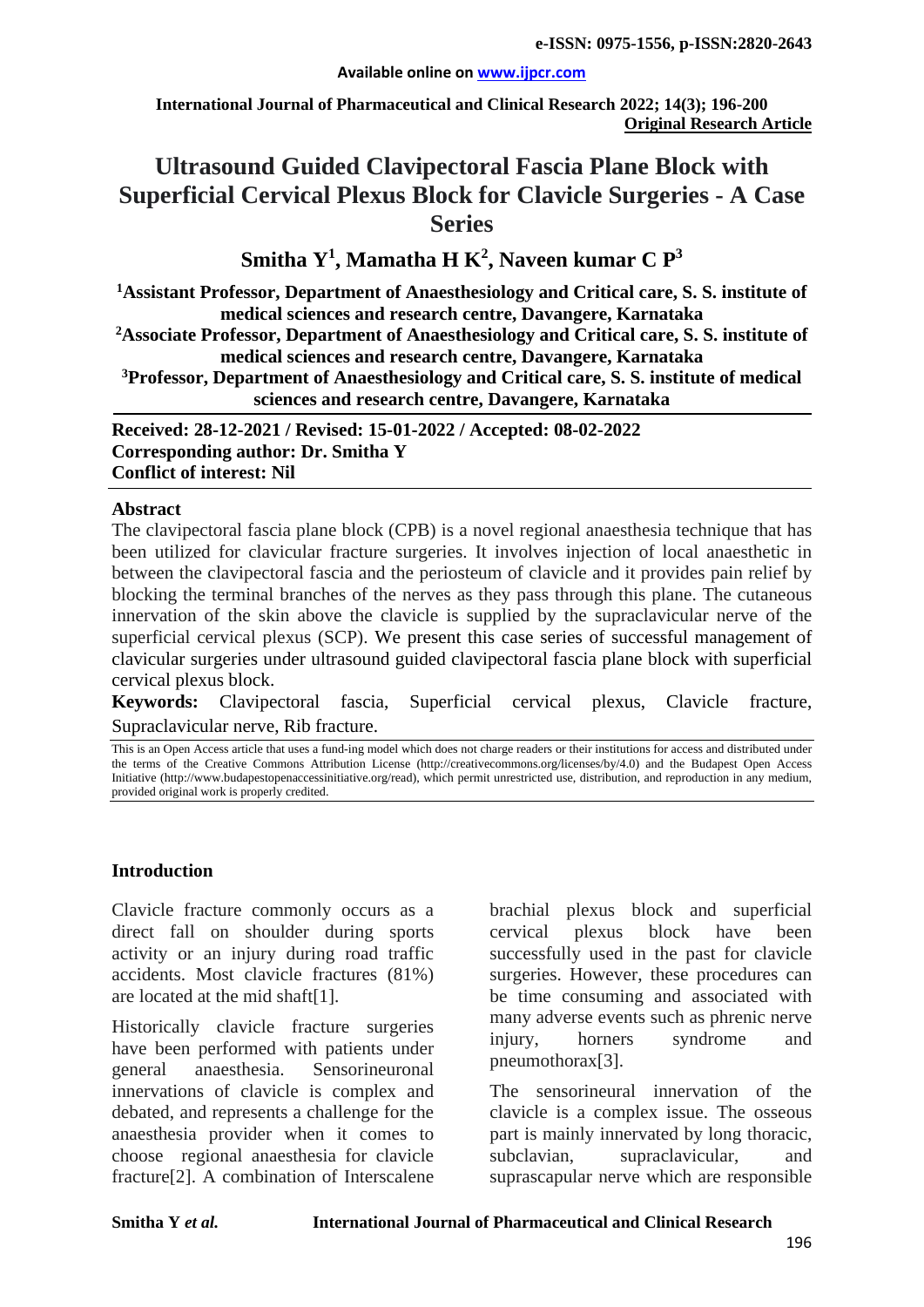for pain transmission of clavicular fracture and surgery. The skin over the clavicle is innervated from superficial cervical plexus[4].

The clavipectoral fascia plane block (CPB) is a novel regional anaesthesia technique that has been utilized for clavicle fracture surgeries. Valdés-Vilches originally described the CPB as an injection of 10-15 cc of local anaesthetic under ultrasound guidance in between the clavipectoral fascia and the periosteum on the medial and lateral aspects of fractured site[5]. It is hypothesized that the CPB provides pain relief by blocking many of the above nerves as their terminal branches pass through the plane between the clavipectoral fascia and the clavicle[6].

Since the skin over clavicle is supplied by supraclavicular nerve which is a branch of superficial cervical plexus that doesn't penetrate clavipectoreal fascia we supplemented CPB with superficial cervical plexus block[7].

We in this case series report successful use of clavipectoral fascia block with superficial cervical plexus block for open reduction and internal fixation of clavicle fracture surgery.

# **Anesthetic Procedure**

Pre anaesthetic evaluation was done. Informed consent was obtained. Investigations were assessed. Once the patients were shifted inside the operating room, monitors like non-invasive blood pressure, pulseoximetry and electrocardiogram were connected, and baseline vital parameters were recorded. Patients were sedated using intravenous midazolam and fentanyl with supplemental oxygen at 3l/minute via nasal prongs.

The block was performed preoperatively under ultrasound guidance using high frequency linear probe. The patient was placed supine with the head turned to opposite side. Under aseptic precautions the linear probe was placed, on the anterior aspect of clavicle and the fracture site located. Then the injection points were marked 2-3 cm medial and 2-3cm lateral to the fracture site. After visualizing the clavicle and clavipectoral fascia, an inplane technique was used and needle inserted in a caudal to cranial direction, 30 ml of local anesthetic (mixture of 15 ml of 0.5% Bupivacaine and 15 ml of Xylocaine with adrenaline) was injected on the medial and lateral aspects of the fracture site (15 ml on either side) after negative aspiration for blood. Drug was deposited between the periosteum of clavicle and the clavipectoral fascia.[fig:2]**.**

Superficial cervical plexus was identified under ultrasound guidance, between the middle and anterior scalene muscles, in the space posterior to the sternocleidomastoid muscle 5 ml of Inj.bupivacaine 0.5% was injected after negative aspiration of blood.

We confirmed the required dermatomal coverage using pinprick method and also had it confirmed by the operating surgeon prior to the incision.

# **Case Studies**

1) A 50 year old male,ASA II, with right Lateral 1/3 rd clavicle fracture following road traffic accident was posted for open reduction internal fixation with plating and screws .He had right sided  $3<sup>rd</sup>$  and  $4<sup>th</sup>$  rib facture. He was a known case of hypertension. CPB with superficial cervical plexus block was performed as described above. Patient was pain free intraoperatively there was no need of analgesic supplementation. No complications were noted intraoperatively and post operatively.The patient was very much satisfied with the anaesthetic technique.

2) A 43-year-old male with road traffic accident sustained fracture of middle third of left clavicle. He had head injury with sub arachanoid haemorrhage with GCS of 14/15, treated conservatively. He was a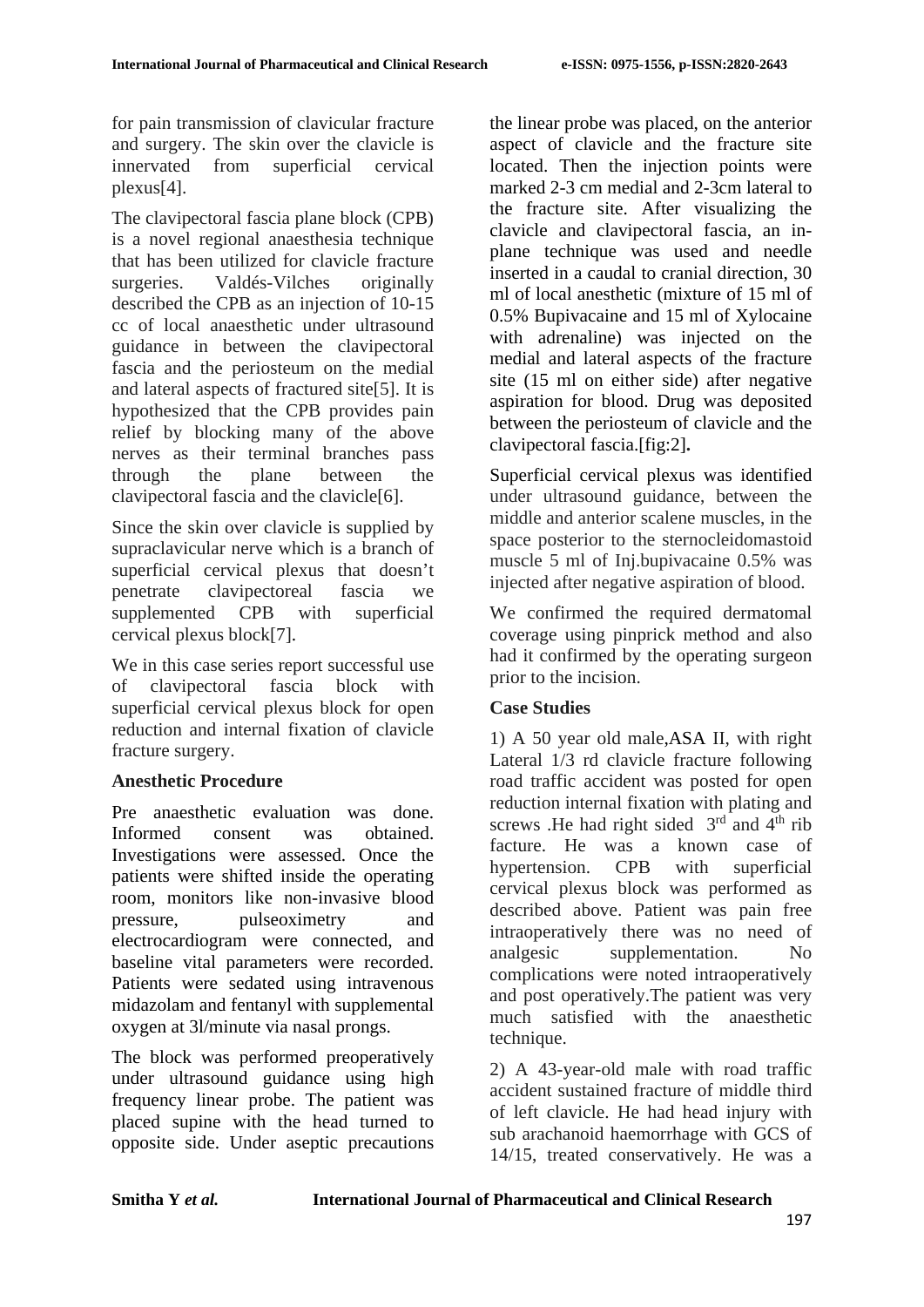known diabetic on oral hypoglycaemic drugs. CPB with superficial cervical plexus block was performed as described above. Patient was pain free intraoperatively. There was no need of additional analgesic supplementation. No complications were noted perioperatively.

3) A 27-year-old female with no known comorbidities had closed, complete displaced fracture in the middle third of the left clavicle following trauma. Patient was posted for open reduction and internal fixation with plates and screws. CPB with superficial cervical plexus block was performed. Patient neither needed any supplemental analgesics nor had any complications perioperatively.

4) A 50-year-old male, obese weighing 90 Kgs was posted for clavicle plate removal. He had history of OSA.He had short neck with mallampatti grade 3 with anticipated difficult intubation. he was also apprehensive about general anaesthesia He was counselled for clavipectoral fascia block with superficial cervical plexus block. Preoperatively procedure was performed as described above he was very comfortable intraoperatively and post operatively he was very thankful and satisfied with the block.

# **Discussion:**

Use of regional anaesthesia for clavicle surgeries has been limited due to complex innervations of the clavicular region. The supraclavicular nerve of the superficial cervical plexus innervates the skin above the clavicle. All the sensory nerves supplying the clavicle penetrates the clavipectoral fascia.

Although the high-volume interscalene block often blocks the cervical plexus, it can cause hemidiaphragmatic paresis due to associated blockade of the phrenic nerve that can cause detrimental effects in some patients with obstructive sleep apnea, obesity, or significant underlying lung disease. Other complications like Horner's

syndrome, local anaesthetic systemic toxicity, total spinal anesthesia, and adverse events like epidural or vertebral artery injections are also associated with this block[3].

The clavipectoral fascia is a thick fascia located on the clavicular portion of the pectoralis major muscle that extends superior, medial and superolateral from the clavicle, the costochondral joints, and the coracoid process respectively[fig:1].

The success of the clavipectoral fascial plane block and its analgesic coverage depends on the integrity of the fascia , the potentiality of the interfascial plane and adequate local anaesthetic distribution around the clavicle to block all nerves that pierce the clavipectoral fascia before supplying the clavicle, hence ultrasoundguided CPB involves two injections at either side of the clavicle fracture site and the deposition of LA in the plane between the clavipectoral fascia and the periosteum of the clavicle. Its analgesic coverage depends on. It acts by blocking all the nerves running in the plane between the clavipectoral fascia and the periosteum of the clavicle.

The advantages of CPB include the ease of administration, an advanced safety profile in patients with respiratory diseases. CPB can be safe and effective in trauma patients with rib fractures and pneumothorax in whom general anaesthesia can be detrimental.

Since the skin over clavicle is supplied by supraclavicular nerve which is a branch of superficial cervical plexus that doesn't penetrate clavipectoreal fascia we supplemented CPB with superficial cervical plexus block[7].

The adrenaline-containing LA solution used in our patients helped prolong the analgesic duration, achieve a clean and bloodless surgical field, and reduce total blood loss.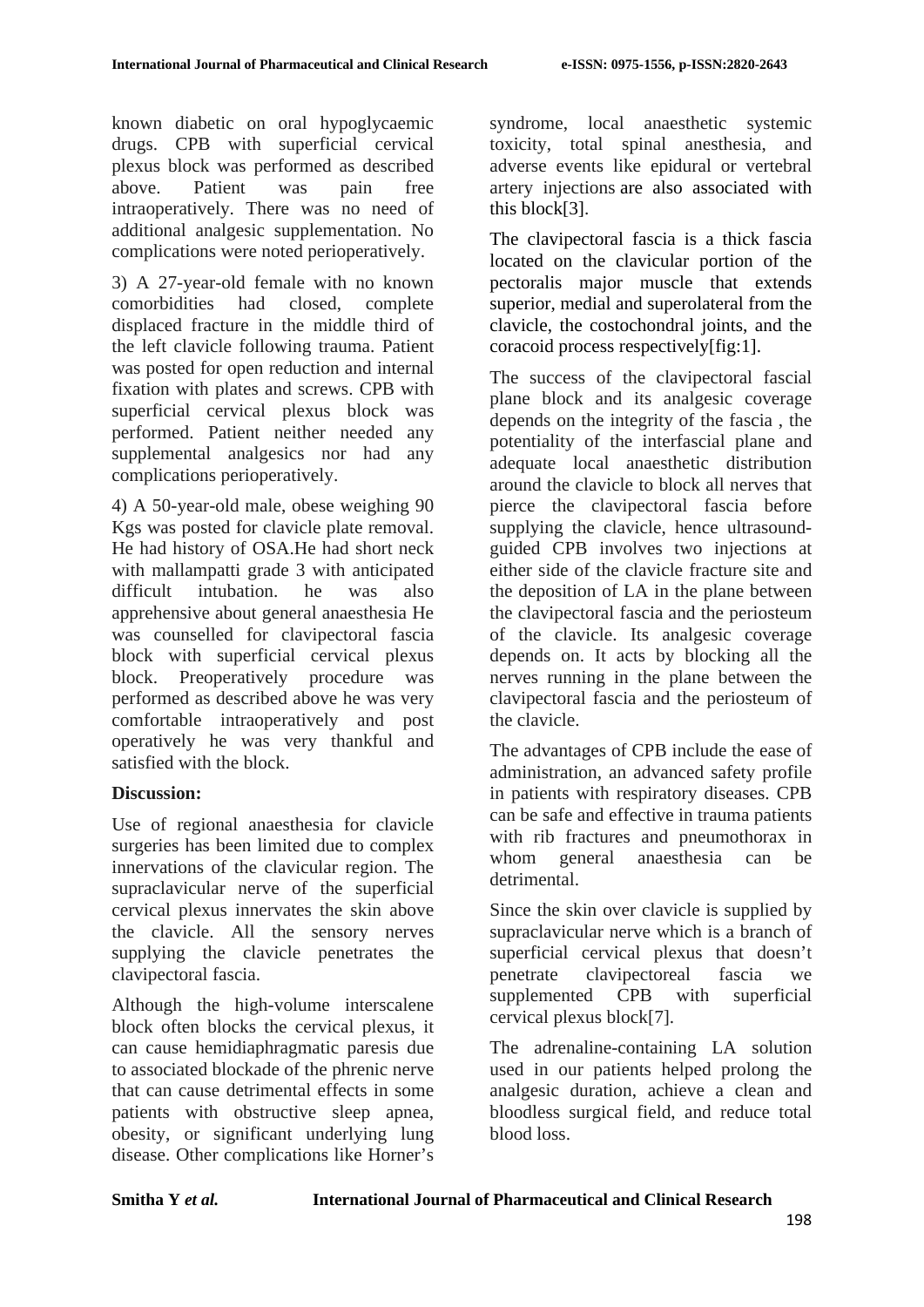Valdés-Vilches originally described the CPB as an injection of 10-15 cc of local anaesthetic under ultrasound guidance in between the clavipectoral fascia and the periosteum on the medial and lateral aspects of fractured site[5]. Numerous case reports have emerged since its description. Ince et al. successfully anesthetized a patient using CPB with skin infiltration and suggested the safe and effective use of CPB to provide anaesthesia for clavicle surgeries as an alternative to interscalene block[8].

Atalay et al. added evidence to support the use of CPB for medial end clavicle fracture to provide anaesthesia and analgesia as an alternative to the interscalene block[9].

Kukreja et al. further highlighted the motor-sparing and phrenic-sparing effects as added benefits of this more distal block[3].

In our case series, CPB with superficial cervical plexus block provided adequate surgical anaesthesia. None of the patients required additional supplementation of analgesics intraoperatively. All the patients were hemodynamically stable without any complications. All patients were pain free in immediate post operative period. All our patients were very much satisfied with the block.

# **Conclusion:**

From this case series we concluded that ultrasound guided CPB with superficial plexus block can be used for clavicular surgeries. This block has the advantage of ease of procedure and good success rate. It is highly recommended especially in patients where general anaesthesia carries higher risk.



**Figure1: Anatomy of clavipectoral fascia**